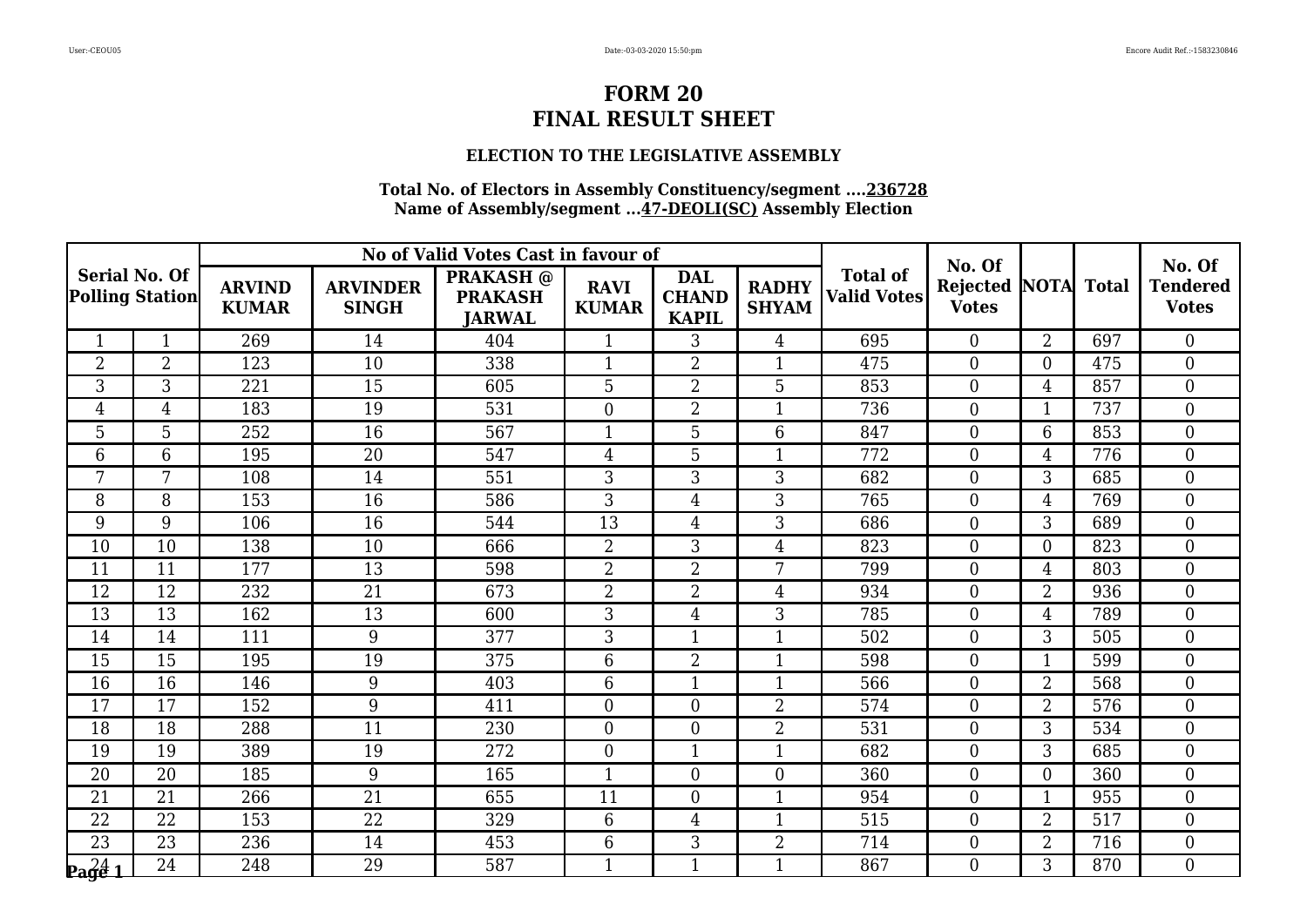### **ELECTION TO THE LEGISLATIVE ASSEMBLY**

|                                                |                 |                               |                                 | No of Valid Votes Cast in favour of                 |                             |                                            |                              |                                       | No. Of                          |                |              | No. Of                          |
|------------------------------------------------|-----------------|-------------------------------|---------------------------------|-----------------------------------------------------|-----------------------------|--------------------------------------------|------------------------------|---------------------------------------|---------------------------------|----------------|--------------|---------------------------------|
| <b>Serial No. Of</b><br><b>Polling Station</b> |                 | <b>ARVIND</b><br><b>KUMAR</b> | <b>ARVINDER</b><br><b>SINGH</b> | <b>PRAKASH</b> @<br><b>PRAKASH</b><br><b>JARWAL</b> | <b>RAVI</b><br><b>KUMAR</b> | <b>DAL</b><br><b>CHAND</b><br><b>KAPIL</b> | <b>RADHY</b><br><b>SHYAM</b> | <b>Total of</b><br><b>Valid Votes</b> | <b>Rejected</b><br><b>Votes</b> | <b>NOTA</b>    | <b>Total</b> | <b>Tendered</b><br><b>Votes</b> |
| 25                                             | 25              | 197                           | 8                               | 376                                                 | $\theta$                    | $\mathbf{1}$                               | $\mathbf{1}$                 | 583                                   | $\Omega$                        | $\overline{2}$ | 585          | $\theta$                        |
| 26                                             | 26              | 226                           | 15                              | 462                                                 | $\boldsymbol{0}$            |                                            | $\overline{2}$               | 706                                   | $\boldsymbol{0}$                | 5              | 711          | $\boldsymbol{0}$                |
| 27                                             | 27              | 264                           | 19                              | 526                                                 | $\mathbf{1}$                | $\overline{2}$                             | $\mathbf{1}$                 | 813                                   | $\boldsymbol{0}$                | 5              | 818          | $\overline{0}$                  |
| 28                                             | 28              | 193                           | 12                              | 283                                                 | $\boldsymbol{0}$            | $\overline{0}$                             | $\overline{2}$               | 490                                   | $\overline{0}$                  | $\mathbf{1}$   | 491          | $\boldsymbol{0}$                |
| 29                                             | 29              | 181                           | 19                              | 440                                                 | 3                           |                                            | $\mathbf{1}$                 | 645                                   | $\overline{0}$                  | 3              | 648          | $\overline{0}$                  |
| 30                                             | 30              | 258                           | 15                              | 545                                                 | 5                           | $\mathbf{1}$                               | $\mathbf{1}$                 | 825                                   | $\boldsymbol{0}$                | $\mathbf{1}$   | 826          | $\overline{0}$                  |
| 31                                             | 31              | 95                            | 9                               | 400                                                 | $\mathbf{1}$                | $\mathbf{1}$                               | $\mathbf{1}$                 | 507                                   | $\theta$                        | 3              | 510          | $\overline{0}$                  |
| 32                                             | 32              | 82                            | 8                               | 451                                                 | $\mathbf{1}$                | $\overline{0}$                             | 1                            | 543                                   | $\theta$                        | $\theta$       | 543          | $\overline{0}$                  |
| 33                                             | 33              | 216                           | 15                              | 484                                                 | $\overline{4}$              | $\overline{4}$                             | 7                            | 730                                   | $\boldsymbol{0}$                | 5              | 735          | $\boldsymbol{0}$                |
| 34                                             | 34              | 140                           | 13                              | 458                                                 | $\overline{7}$              | 3                                          | $\mathbf{1}$                 | 622                                   | $\overline{0}$                  | $\mathbf{1}$   | 623          | $\overline{0}$                  |
| 35                                             | 35              | 199                           | 17                              | 348                                                 | $\mathbf{1}$                | $\theta$                                   | 1                            | 566                                   | $\overline{0}$                  | $\theta$       | 566          | $\overline{0}$                  |
| 36                                             | 36              | 396                           | 26                              | 540                                                 | 3                           | 5                                          | 4                            | 974                                   | $\boldsymbol{0}$                | 5              | 979          | $\boldsymbol{0}$                |
| 37                                             | 37              | 267                           | 10                              | 344                                                 | 3                           | $\mathbf{1}$                               | $\mathbf{1}$                 | 626                                   | $\overline{0}$                  | 3              | 629          | $\boldsymbol{0}$                |
| 38                                             | 38              | 226                           | 20                              | 502                                                 | $\mathbf{1}$                | $\overline{2}$                             | 3                            | 754                                   | $\overline{0}$                  | $\mathbf{1}$   | 755          | $\overline{0}$                  |
| 39                                             | 39              | 278                           | 20                              | 683                                                 | 5                           | 3                                          | $\mathbf{1}$                 | 990                                   | $\overline{0}$                  | 3              | 993          | $\overline{0}$                  |
| 40                                             | 40              | 283                           | 8                               | 559                                                 | $\mathbf{1}$                | $\mathbf{1}$                               | $\overline{0}$               | 852                                   | $\overline{0}$                  | $\overline{0}$ | 852          | $\overline{0}$                  |
| 41                                             | 41              | 238                           | 14                              | 601                                                 | $\mathbf{1}$                | 6                                          | 3                            | 863                                   | $\overline{0}$                  | $\overline{2}$ | 865          | $\boldsymbol{0}$                |
| 42                                             | $\overline{42}$ | 247                           | 12                              | 615                                                 | $\mathbf{1}$                | 3                                          | $\mathbf{1}$                 | 879                                   | $\overline{0}$                  | $\overline{4}$ | 883          | $\overline{0}$                  |
| 43                                             | 43              | 268                           | 15                              | 525                                                 | $\overline{2}$              | 3                                          | $\overline{0}$               | 813                                   | $\overline{0}$                  | 1              | 814          | $\boldsymbol{0}$                |
| 44                                             | 44              | 236                           | 18                              | 523                                                 | 5                           | $\mathbf{1}$                               | $\mathbf{1}$                 | 784                                   | $\overline{0}$                  | 4              | 788          | $\boldsymbol{0}$                |
| 45                                             | 45              | 225                           | 11                              | 266                                                 | $\overline{0}$              | $\overline{2}$                             | 3                            | 507                                   | $\overline{0}$                  | 4              | 511          | $\overline{0}$                  |
| 46                                             | 46              | 138                           | 19                              | 393                                                 | $\mathbf 1$                 | $\overline{0}$                             | $\overline{0}$               | 551                                   | $\theta$                        | 1              | 552          | $\boldsymbol{0}$                |
| 47                                             | 47              | 211                           | 18                              | 442                                                 | $\boldsymbol{0}$            | $\mathbf{1}$                               | $\boldsymbol{0}$             | 672                                   | $\boldsymbol{0}$                | $\mathbf{1}$   | 673          | $\overline{0}$                  |
| $\frac{48}{2}$                                 | 48              | 157                           | 17                              | 618                                                 | $\theta$                    | 3                                          | $\overline{2}$               | 797                                   | $\Omega$                        | $\overline{4}$ | 801          | $\overline{0}$                  |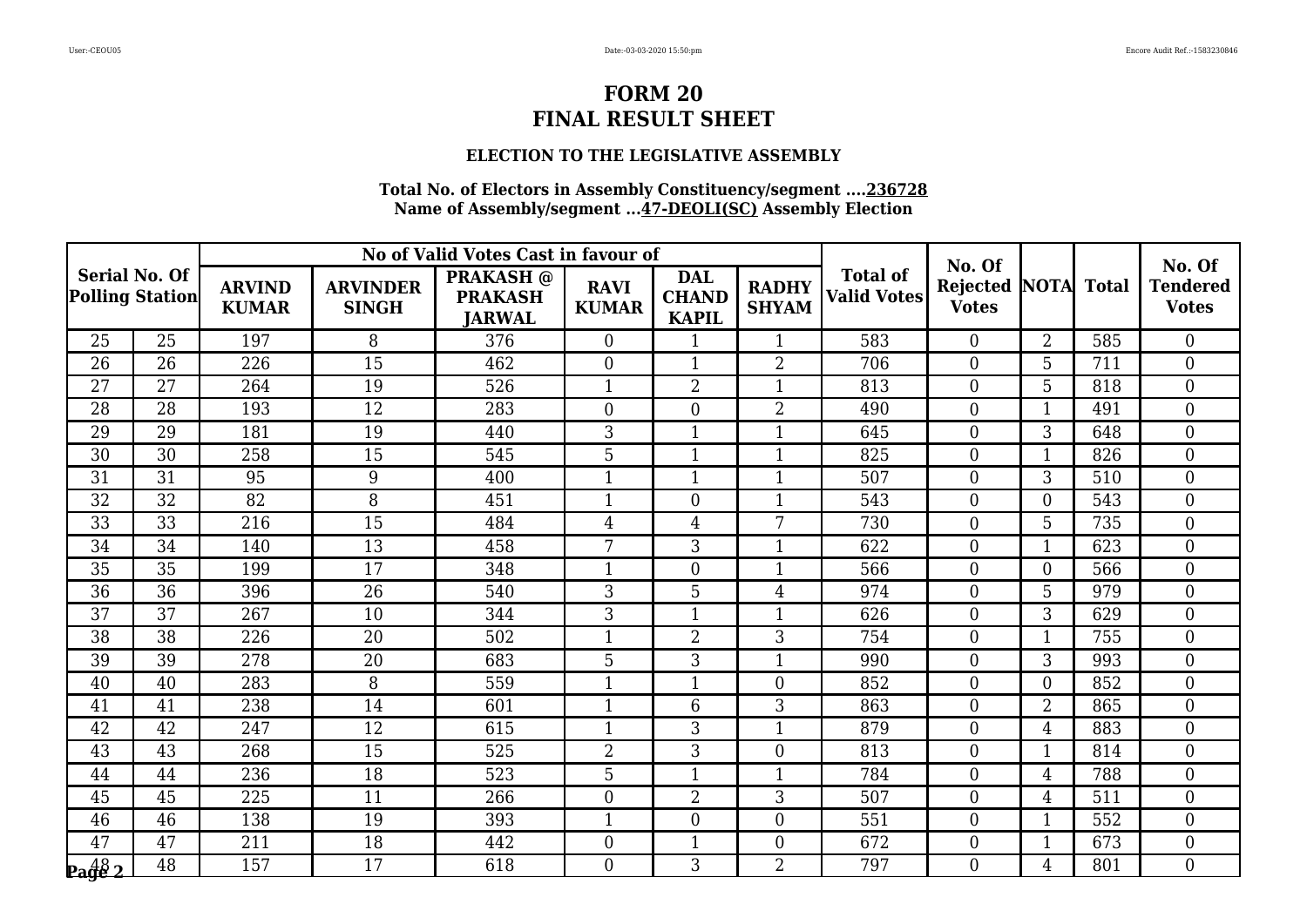### **ELECTION TO THE LEGISLATIVE ASSEMBLY**

|                                                |                 |                               |                                 | No of Valid Votes Cast in favour of                 |                             |                                            |                              |                                       | No. Of                               |                |              | No. Of                          |  |
|------------------------------------------------|-----------------|-------------------------------|---------------------------------|-----------------------------------------------------|-----------------------------|--------------------------------------------|------------------------------|---------------------------------------|--------------------------------------|----------------|--------------|---------------------------------|--|
| <b>Serial No. Of</b><br><b>Polling Station</b> |                 | <b>ARVIND</b><br><b>KUMAR</b> | <b>ARVINDER</b><br><b>SINGH</b> | <b>PRAKASH</b> @<br><b>PRAKASH</b><br><b>JARWAL</b> | <b>RAVI</b><br><b>KUMAR</b> | <b>DAL</b><br><b>CHAND</b><br><b>KAPIL</b> | <b>RADHY</b><br><b>SHYAM</b> | <b>Total of</b><br><b>Valid Votes</b> | <b>Rejected NOTA</b><br><b>Votes</b> |                | <b>Total</b> | <b>Tendered</b><br><b>Votes</b> |  |
| 49                                             | 49              | 185                           | 15                              | 437                                                 | $\overline{0}$              | $\overline{2}$                             | 5                            | 644                                   | $\Omega$                             | $\overline{2}$ | 646          | $\overline{0}$                  |  |
| 50                                             | 50              | 138                           | $7\phantom{.}$                  | 262                                                 | $\mathbf{1}$                | $\overline{4}$                             | $\overline{0}$               | 412                                   | $\boldsymbol{0}$                     | $\overline{2}$ | 414          | $\boldsymbol{0}$                |  |
| 51                                             | 51              | 239                           | 16                              | 614                                                 | $\overline{2}$              | $\overline{2}$                             | 5                            | 878                                   | $\boldsymbol{0}$                     | 10             | 888          | $\boldsymbol{0}$                |  |
| 52                                             | 52              | 107                           | $7\phantom{.}$                  | 241                                                 | 3                           | $\overline{0}$                             | $\overline{0}$               | 358                                   | $\overline{0}$                       | $\mathbf{1}$   | 359          | $\overline{0}$                  |  |
| 53                                             | 53              | 50                            | 13                              | 452                                                 | $\mathbf{1}$                | $\overline{4}$                             | $\overline{2}$               | 522                                   | $\overline{0}$                       | $\overline{2}$ | 524          | $\overline{0}$                  |  |
| 54                                             | 54              | 172                           | 10                              | 481                                                 | $\mathbf{1}$                | 3                                          | $\overline{2}$               | 669                                   | $\boldsymbol{0}$                     | $\overline{2}$ | 671          | $\boldsymbol{0}$                |  |
| 55                                             | 55              | 174                           | 14                              | 398                                                 | $\mathbf{1}$                | 3                                          | 5                            | 595                                   | $\overline{0}$                       | 3              | 598          | $\boldsymbol{0}$                |  |
| 56                                             | $\overline{56}$ | 185                           | 6                               | 245                                                 | $\overline{2}$              | $\Omega$                                   | $\mathbf{1}$                 | 439                                   | $\overline{0}$                       | 1              | 440          | $\overline{0}$                  |  |
| 57                                             | 57              | 251                           | 15                              | 582                                                 | $\overline{4}$              | $\overline{2}$                             | $\overline{2}$               | 856                                   | $\overline{0}$                       | 3              | 859          | $\overline{0}$                  |  |
| 58                                             | 58              | 173                           | 13                              | 511                                                 | $\overline{0}$              | $\overline{0}$                             | $\overline{2}$               | 699                                   | $\overline{0}$                       | 9              | 708          | $\boldsymbol{0}$                |  |
| 59                                             | 59              | 279                           | 15                              | 561                                                 | 3                           | $\mathbf{1}$                               | $\boldsymbol{0}$             | 859                                   | $\boldsymbol{0}$                     | $\overline{4}$ | 863          | $\boldsymbol{0}$                |  |
| 60                                             | 60              | 83                            | $\overline{4}$                  | 190                                                 | $\overline{0}$              | $\overline{2}$                             | $\overline{0}$               | 279                                   | $\overline{0}$                       | $\overline{2}$ | 281          | $\overline{0}$                  |  |
| 61                                             | 61              | 256                           | 21                              | 457                                                 | $\overline{4}$              | $\mathbf{1}$                               | 3                            | 742                                   | $\overline{0}$                       | 7              | 749          | $\overline{0}$                  |  |
| 62                                             | 62              | 219                           | 18                              | 557                                                 | $\mathbf{1}$                | $\mathbf{1}$                               | $\overline{0}$               | 796                                   | $\overline{0}$                       | 2              | 798          | $\boldsymbol{0}$                |  |
| 63                                             | 63              | 178                           | 17                              | 346                                                 | $\boldsymbol{0}$            |                                            | 3                            | 545                                   | $\overline{0}$                       | 3              | 548          | $\overline{0}$                  |  |
| 64                                             | 64              | 184                           | 21                              | 456                                                 | 3                           | $\overline{0}$                             | $\mathbf{1}$                 | 665                                   | $\overline{0}$                       | 6              | 671          | $\mathbf{0}$                    |  |
| 65                                             | 65              | 254                           | 19                              | 519                                                 | 5                           | 3                                          | $\mathbf{1}$                 | 801                                   | $\overline{0}$                       | 3              | 804          | $\boldsymbol{0}$                |  |
| 66                                             | 66              | 182                           | 14                              | 524                                                 | 9                           | $\overline{2}$                             | $\overline{0}$               | 731                                   | $\overline{0}$                       | $\overline{0}$ | 731          | $\overline{0}$                  |  |
| 67                                             | 67              | 149                           | 16                              | 559                                                 | $\overline{2}$              | $\mathbf{1}$                               | $\overline{0}$               | 727                                   | $\boldsymbol{0}$                     | $\mathbf{1}$   | 728          | $\boldsymbol{0}$                |  |
| 68                                             | 68              | 157                           | 14                              | 601                                                 | $\boldsymbol{0}$            | 3                                          | $\overline{4}$               | 779                                   | $\overline{0}$                       | 5              | 784          | $\boldsymbol{0}$                |  |
| 69                                             | 69              | 205                           | 18                              | 510                                                 | $\overline{4}$              | $\mathbf{1}$                               | $\overline{2}$               | 740                                   | $\overline{0}$                       | $\overline{2}$ | 742          | $\overline{0}$                  |  |
| 70                                             | 70              | 210                           | 20                              | 578                                                 | 3                           | 1                                          | $\overline{0}$               | 812                                   | $\theta$                             | 5              | 817          | $\boldsymbol{0}$                |  |
| 71                                             | 71              | 226                           | 9                               | 367                                                 | 3                           | $\boldsymbol{0}$                           | $\boldsymbol{0}$             | 605                                   | $\boldsymbol{0}$                     | $\overline{2}$ | 607          | $\boldsymbol{0}$                |  |
| $\sqrt{\frac{72}{9}}$                          | $\overline{72}$ | 264                           | 15                              | 544                                                 | 9                           | $\Omega$                                   | $\overline{2}$               | 834                                   | $\Omega$                             | $\overline{2}$ | 836          | $\overline{0}$                  |  |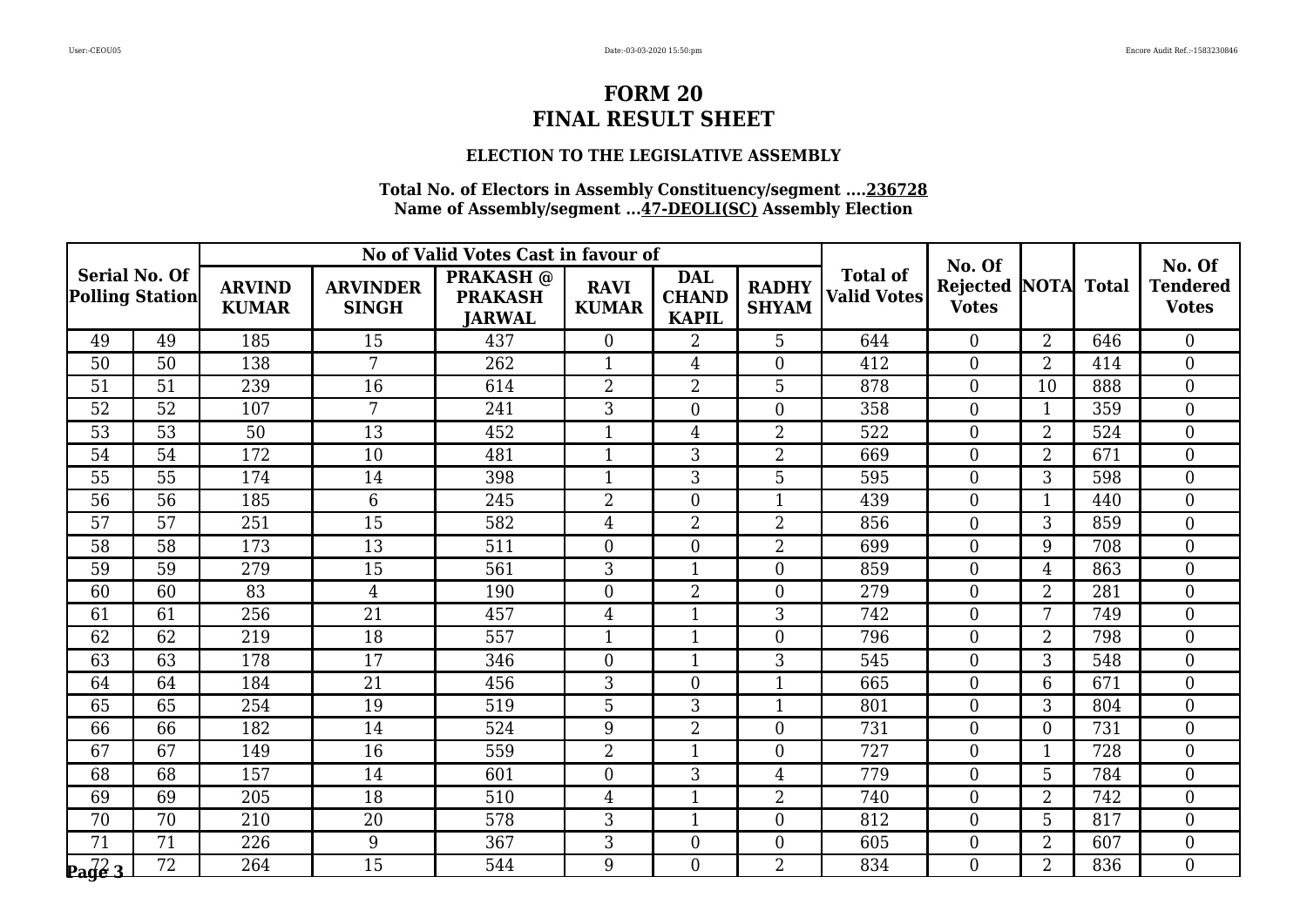### **ELECTION TO THE LEGISLATIVE ASSEMBLY**

|                                                |                 |                               |                                 | No of Valid Votes Cast in favour of                 |                             |                                            |                              |                                       | No. Of                                     |                |     | No. Of                          |
|------------------------------------------------|-----------------|-------------------------------|---------------------------------|-----------------------------------------------------|-----------------------------|--------------------------------------------|------------------------------|---------------------------------------|--------------------------------------------|----------------|-----|---------------------------------|
| <b>Serial No. Of</b><br><b>Polling Station</b> |                 | <b>ARVIND</b><br><b>KUMAR</b> | <b>ARVINDER</b><br><b>SINGH</b> | <b>PRAKASH</b> @<br><b>PRAKASH</b><br><b>JARWAL</b> | <b>RAVI</b><br><b>KUMAR</b> | <b>DAL</b><br><b>CHAND</b><br><b>KAPIL</b> | <b>RADHY</b><br><b>SHYAM</b> | <b>Total of</b><br><b>Valid Votes</b> | <b>Rejected NOTA Total</b><br><b>Votes</b> |                |     | <b>Tendered</b><br><b>Votes</b> |
| 73                                             | 73              | 262                           | 11                              | 587                                                 | 7                           | $\overline{0}$                             | $\mathbf{1}$                 | 868                                   | $\Omega$                                   | $\overline{2}$ | 870 | $\Omega$                        |
| 74                                             | 74              | 72                            | 11                              | 377                                                 | $\overline{2}$              | $\overline{2}$                             | $\mathbf{1}$                 | 465                                   | $\overline{0}$                             | 1              | 466 | $\boldsymbol{0}$                |
| 75                                             | 75              | 82                            | 16                              | 655                                                 | 3                           | $\overline{2}$                             | 3                            | 761                                   | $\boldsymbol{0}$                           | $\mathbf{1}$   | 762 | $\boldsymbol{0}$                |
| 76                                             | 76              | 130                           | 23                              | 672                                                 | $\overline{4}$              | 5                                          | 3                            | 837                                   | $\Omega$                                   | 8              | 845 | $\boldsymbol{0}$                |
| 77                                             | $\overline{77}$ | 230                           | $\overline{27}$                 | 619                                                 | 6                           | 4                                          | 6                            | 892                                   | $\overline{0}$                             | 7              | 899 | $\mathbf{0}$                    |
| 78                                             | 78              | 175                           | 22                              | 639                                                 | $\overline{4}$              | 4                                          | $\overline{2}$               | 846                                   | $\overline{0}$                             | $\overline{4}$ | 850 | $\boldsymbol{0}$                |
| 79                                             | 79              | 120                           | 13                              | 502                                                 | 7                           | 3                                          | $\overline{2}$               | 647                                   | $\Omega$                                   | $\mathbf{1}$   | 648 | $\boldsymbol{0}$                |
| 80                                             | 80              | 205                           | 20                              | 438                                                 | 4                           | 3                                          | $\overline{2}$               | 672                                   | $\overline{0}$                             | 5              | 677 | $\boldsymbol{0}$                |
| 81                                             | 81              | 132                           | 18                              | 323                                                 | $\overline{4}$              | $\mathbf{1}$                               | 3                            | 481                                   | $\boldsymbol{0}$                           | $\overline{2}$ | 483 | $\boldsymbol{0}$                |
| 82                                             | 82              | 159                           | 14                              | 687                                                 | $\mathbf{1}$                | 3                                          | $\overline{2}$               | 866                                   | $\Omega$                                   | 6              | 872 | $\overline{0}$                  |
| 83                                             | 83              | 134                           | 16                              | 381                                                 | $\overline{2}$              | $\overline{2}$                             | $\overline{0}$               | 535                                   | $\theta$                                   | $\overline{4}$ | 539 | $\boldsymbol{0}$                |
| 84                                             | 84              | 208                           | 23                              | 515                                                 | 3                           | 3                                          | 15                           | 767                                   | $\overline{0}$                             | $\overline{2}$ | 769 | $\boldsymbol{0}$                |
| 85                                             | 85              | 144                           | 27                              | 701                                                 | $\overline{4}$              | $\mathbf{1}$                               | 5                            | 882                                   | $\overline{0}$                             | 3              | 885 | $\boldsymbol{0}$                |
| 86                                             | 86              | 142                           | 10                              | 669                                                 | 6                           | 5                                          | $\overline{2}$               | 834                                   | $\overline{0}$                             | $\overline{4}$ | 838 | $\boldsymbol{0}$                |
| 87                                             | 87              | 89                            | 13                              | 339                                                 | $\overline{2}$              | 1                                          | $\overline{2}$               | 446                                   | $\overline{0}$                             | $\overline{2}$ | 448 | $\overline{0}$                  |
| 88                                             | 88              | 82                            | 10                              | 332                                                 | $\overline{2}$              | $\overline{0}$                             | 3                            | 429                                   | $\overline{0}$                             | $\overline{2}$ | 431 | $\boldsymbol{0}$                |
| 89                                             | 89              | 208                           | 15                              | 643                                                 | 5                           | 0                                          | $\overline{4}$               | 875                                   | $\overline{0}$                             | 5              | 880 | $\boldsymbol{0}$                |
| 90                                             | 90              | 228                           | $\overline{13}$                 | 537                                                 | $\overline{2}$              | $\mathbf{1}$                               | 5                            | 786                                   | $\theta$                                   | $\mathbf{1}$   | 787 | $\overline{0}$                  |
| 91                                             | 91              | 185                           | 16                              | 598                                                 | 8                           | $\mathbf{1}$                               | 3                            | 811                                   | $\Omega$                                   | $\overline{2}$ | 813 | $\boldsymbol{0}$                |
| 92                                             | 92              | 230                           | 12                              | 436                                                 | $\mathbf{1}$                | 1                                          | $\overline{0}$               | 680                                   | $\overline{0}$                             | $\overline{0}$ | 680 | $\boldsymbol{0}$                |
| 93                                             | 93              | 299                           | 10                              | 489                                                 | 3                           | $\mathbf{1}$                               | $\overline{2}$               | 804                                   | $\Omega$                                   | 3              | 807 | $\overline{0}$                  |
| 94                                             | 94              | 276                           | 14                              | 498                                                 | 3                           | 2                                          | $\overline{0}$               | 793                                   | $\overline{0}$                             | 8              | 801 | $\boldsymbol{0}$                |
| 95                                             | 95              | 273                           | 7                               | 522                                                 | 3                           | 5                                          | $\overline{2}$               | 812                                   | $\boldsymbol{0}$                           | 5              | 817 | $\mathbf{0}$                    |
| $\log_{4}^{96}$                                | 96              | 308                           | 16                              | 467                                                 | 7                           | $\overline{2}$                             | $\overline{2}$               | 802                                   | $\Omega$                                   | 6              | 808 | $\overline{0}$                  |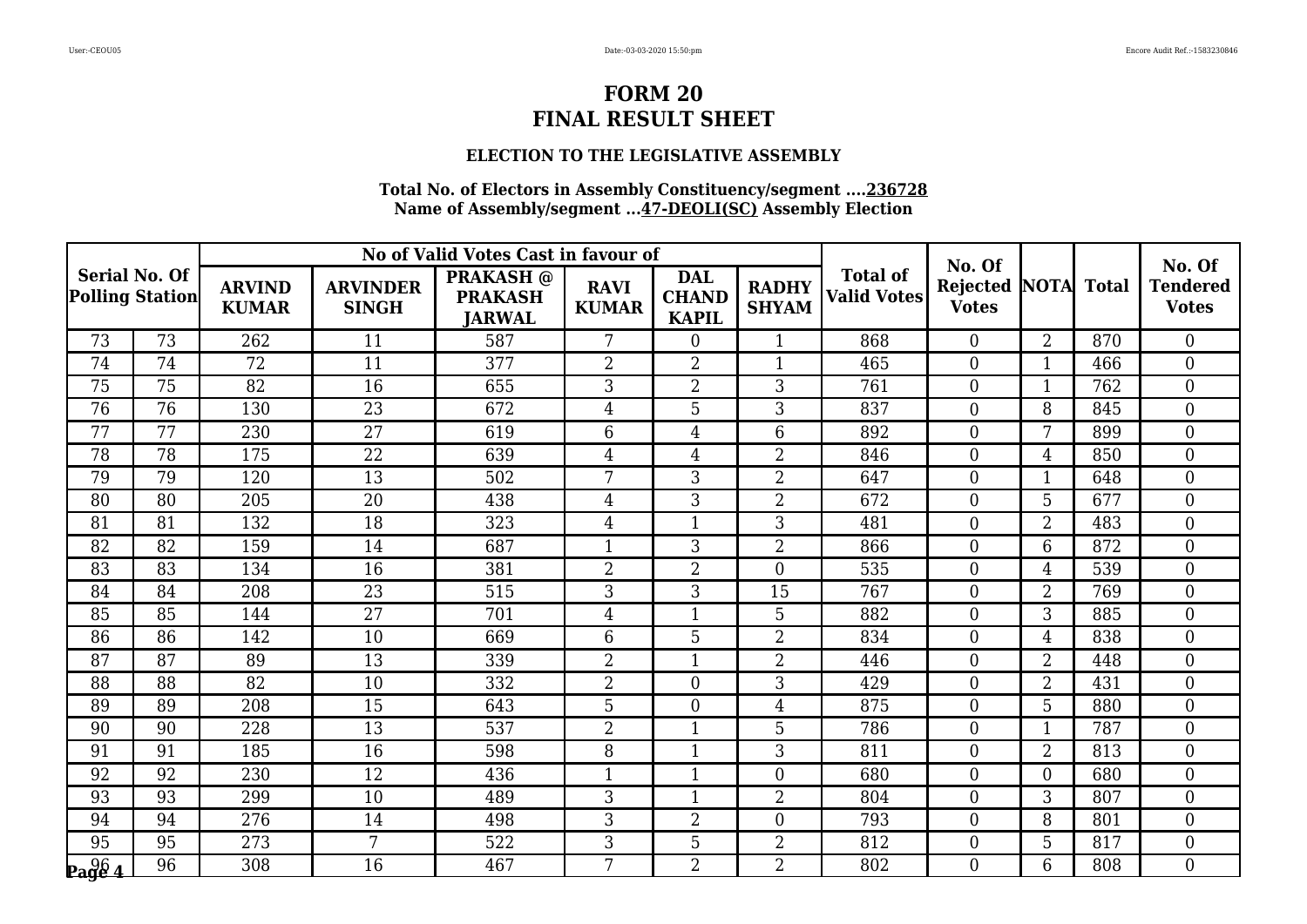### **ELECTION TO THE LEGISLATIVE ASSEMBLY**

|                                                |     |                               |                                 | No of Valid Votes Cast in favour of                 |                             |                                            |                              |                                       | No. Of                                     |                |     | No. Of                          |
|------------------------------------------------|-----|-------------------------------|---------------------------------|-----------------------------------------------------|-----------------------------|--------------------------------------------|------------------------------|---------------------------------------|--------------------------------------------|----------------|-----|---------------------------------|
| <b>Serial No. Of</b><br><b>Polling Station</b> |     | <b>ARVIND</b><br><b>KUMAR</b> | <b>ARVINDER</b><br><b>SINGH</b> | <b>PRAKASH</b> @<br><b>PRAKASH</b><br><b>JARWAL</b> | <b>RAVI</b><br><b>KUMAR</b> | <b>DAL</b><br><b>CHAND</b><br><b>KAPIL</b> | <b>RADHY</b><br><b>SHYAM</b> | <b>Total of</b><br><b>Valid Votes</b> | <b>Rejected NOTA Total</b><br><b>Votes</b> |                |     | <b>Tendered</b><br><b>Votes</b> |
| 97                                             | 97  | 241                           | 7                               | 314                                                 | $\overline{2}$              | $\overline{0}$                             | $\Omega$                     | 564                                   | $\Omega$                                   | $\mathbf{1}$   | 565 | $\overline{0}$                  |
| 98                                             | 98  | 238                           | 12                              | 346                                                 | $\overline{4}$              |                                            | $\mathbf{1}$                 | 602                                   | $\overline{0}$                             | 3              | 605 | $\boldsymbol{0}$                |
| 99                                             | 99  | 200                           | 10                              | 343                                                 | $\overline{4}$              | $\boldsymbol{0}$                           | $\mathbf{1}$                 | 558                                   | $\mathbf{0}$                               | 6              | 564 | $\boldsymbol{0}$                |
| 100                                            | 100 | 217                           | 6                               | 286                                                 | $\mathbf{1}$                | $\overline{2}$                             | $\overline{0}$               | 512                                   | $\overline{0}$                             | $\mathbf{1}$   | 513 | $\overline{0}$                  |
| 101                                            | 101 | 225                           | 10                              | 311                                                 | 3                           | 3                                          | $\overline{0}$               | 552                                   | $\theta$                                   | $\overline{2}$ | 554 | $\overline{0}$                  |
| 102                                            | 102 | 299                           | 4                               | 490                                                 | $\overline{4}$              | 4                                          | $\boldsymbol{0}$             | 801                                   | $\overline{0}$                             | $\mathbf{1}$   | 802 | $\boldsymbol{0}$                |
| 103                                            | 103 | 193                           | 3                               | 367                                                 | 3                           | $\overline{2}$                             | $\mathbf{1}$                 | 569                                   | $\overline{0}$                             | $\overline{2}$ | 571 | $\boldsymbol{0}$                |
| 104                                            | 104 | 257                           | 11                              | 372                                                 | $\overline{4}$              | 1                                          | $\overline{4}$               | 649                                   | $\Omega$                                   | 8              | 657 | $\overline{0}$                  |
| 105                                            | 105 | 287                           | 11                              | 542                                                 | 10                          | 8                                          | 3                            | 861                                   | $\overline{0}$                             | $\overline{0}$ | 861 | $\boldsymbol{0}$                |
| 106                                            | 106 | 249                           | 12                              | 479                                                 | 3                           | 5                                          | $\overline{2}$               | 750                                   | $\overline{0}$                             | 3              | 753 | $\boldsymbol{0}$                |
| 107                                            | 107 | 220                           | 5                               | 386                                                 | 7                           | 3                                          | 3                            | 624                                   | $\overline{0}$                             | 3              | 627 | $\boldsymbol{0}$                |
| 108                                            | 108 | 123                           | 9                               | 297                                                 | 5                           | 7                                          | $\theta$                     | 441                                   | $\overline{0}$                             | $\overline{2}$ | 443 | $\overline{0}$                  |
| 109                                            | 109 | 182                           | 8                               | 418                                                 | 13                          | $\overline{2}$                             | $\mathbf 1$                  | 624                                   | $\overline{0}$                             | 1              | 625 | $\boldsymbol{0}$                |
| 110                                            | 110 | 313                           | 10                              | 471                                                 | 7                           | 5                                          | $\overline{0}$               | 806                                   | $\theta$                                   | $\mathbf{1}$   | 807 | $\boldsymbol{0}$                |
| 111                                            | 111 | 329                           | 7                               | 498                                                 | $\mathbf{1}$                | 3                                          | $\mathbf{1}$                 | 839                                   | $\overline{0}$                             | 5              | 844 | $\boldsymbol{0}$                |
| 112                                            | 112 | 344                           | 14                              | 466                                                 | 5                           | 1                                          | $\overline{2}$               | 832                                   | $\overline{0}$                             | 4              | 836 | $\boldsymbol{0}$                |
| 113                                            | 113 | 321                           | 8                               | 551                                                 | $\mathbf{1}$                | 6                                          | $\overline{2}$               | 889                                   | $\overline{0}$                             | 6              | 895 | $\boldsymbol{0}$                |
| 114                                            | 114 | 319                           | 8                               | 586                                                 | $\overline{4}$              | 3                                          | $\overline{4}$               | 924                                   | $\theta$                                   | 6              | 930 | $\overline{0}$                  |
| 115                                            | 115 | 290                           | 12                              | 550                                                 | $\overline{4}$              | 3                                          | $\overline{4}$               | 863                                   | $\overline{0}$                             | $\overline{4}$ | 867 | $\boldsymbol{0}$                |
| 116                                            | 116 | 304                           | 12                              | 493                                                 | $\overline{4}$              | $\overline{2}$                             | $\overline{0}$               | 815                                   | $\overline{0}$                             | 11             | 826 | $\boldsymbol{0}$                |
| 117                                            | 117 | 321                           | 9                               | 432                                                 | $\mathbf{1}$                | 8                                          | 3                            | 774                                   | $\theta$                                   | $\mathbf{1}$   | 775 | $\overline{0}$                  |
| 118                                            | 118 | 239                           | 15                              | 441                                                 | 6                           | 1                                          | $\overline{0}$               | 702                                   | $\theta$                                   | 5              | 707 | $\boldsymbol{0}$                |
| 119                                            | 119 | 288                           | 11                              | 447                                                 | $\overline{4}$              | $\overline{4}$                             | $\overline{4}$               | 758                                   | $\mathbf{0}$                               | $\mathbf{1}$   | 759 | $\boldsymbol{0}$                |
| $\mathbf{p_1}^{120}$                           | 120 | 243                           | 15                              | 434                                                 | $\overline{4}$              | $\overline{4}$                             | $\mathbf{1}$                 | 701                                   | $\Omega$                                   | 7              | 708 | $\overline{0}$                  |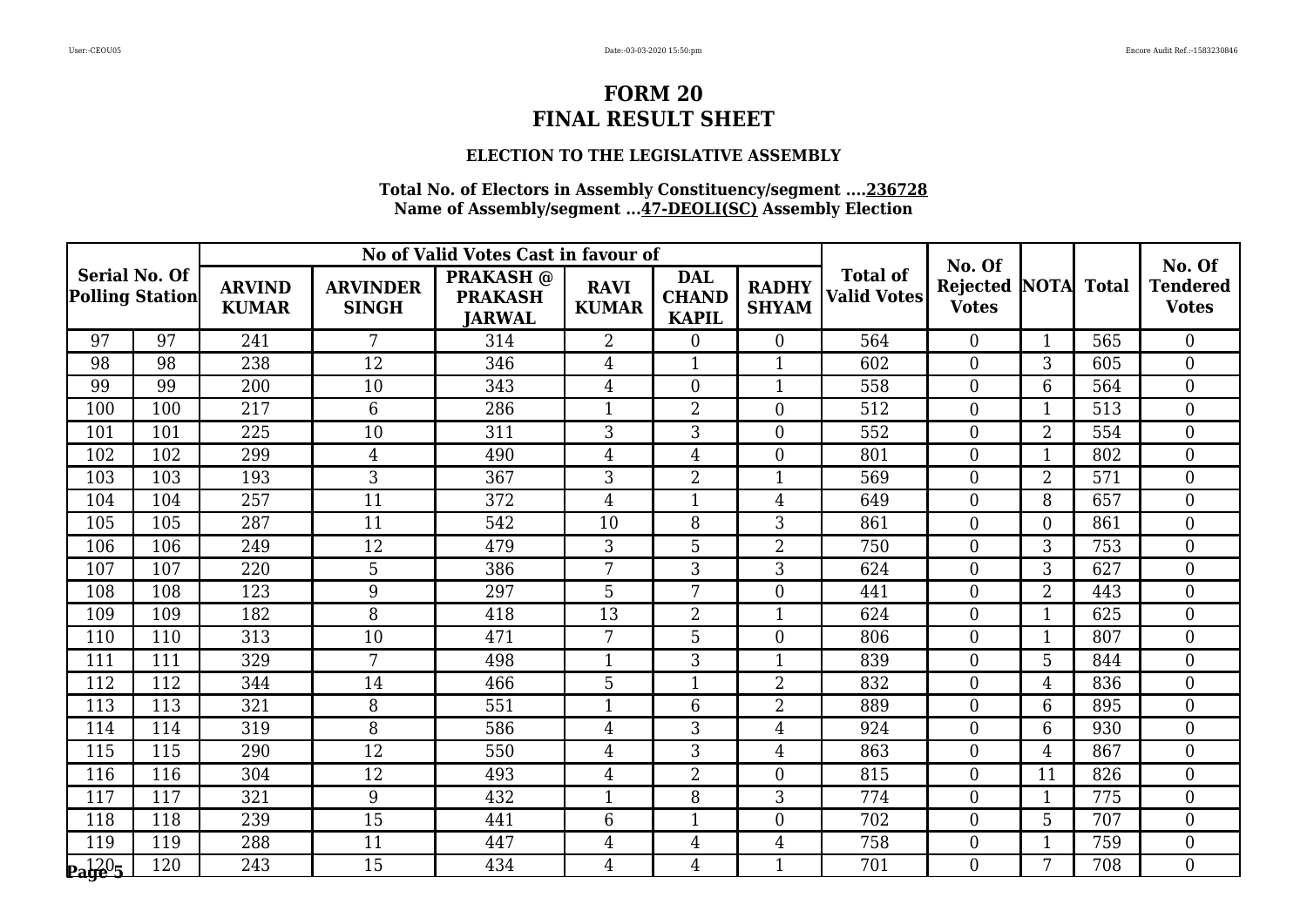### **ELECTION TO THE LEGISLATIVE ASSEMBLY**

|                                                |     |                               |                                 | No of Valid Votes Cast in favour of                 |                             |                                            |                              |                                       | No. Of                                     |                |     | No. Of                          |
|------------------------------------------------|-----|-------------------------------|---------------------------------|-----------------------------------------------------|-----------------------------|--------------------------------------------|------------------------------|---------------------------------------|--------------------------------------------|----------------|-----|---------------------------------|
| <b>Serial No. Of</b><br><b>Polling Station</b> |     | <b>ARVIND</b><br><b>KUMAR</b> | <b>ARVINDER</b><br><b>SINGH</b> | <b>PRAKASH</b> @<br><b>PRAKASH</b><br><b>JARWAL</b> | <b>RAVI</b><br><b>KUMAR</b> | <b>DAL</b><br><b>CHAND</b><br><b>KAPIL</b> | <b>RADHY</b><br><b>SHYAM</b> | <b>Total of</b><br><b>Valid Votes</b> | <b>Rejected NOTA Total</b><br><b>Votes</b> |                |     | <b>Tendered</b><br><b>Votes</b> |
| 121                                            | 121 | 331                           | 12                              | 464                                                 | $\overline{2}$              | $\mathbf{1}$                               | $\overline{2}$               | 812                                   | $\Omega$                                   | 3              | 815 | $\overline{0}$                  |
| 122                                            | 122 | 286                           | 8                               | 459                                                 | $\overline{4}$              |                                            | 1                            | 759                                   | $\overline{0}$                             | 3              | 762 | $\boldsymbol{0}$                |
| 123                                            | 123 | 399                           | 8                               | 384                                                 | 5                           | $\overline{0}$                             | 3                            | 799                                   | $\boldsymbol{0}$                           | 8              | 807 | $\boldsymbol{0}$                |
| 124                                            | 124 | 238                           | 7                               | 331                                                 | $\overline{2}$              | $\overline{0}$                             | $\Omega$                     | 578                                   | $\overline{0}$                             | 3              | 581 | $\overline{0}$                  |
| 125                                            | 125 | 310                           | 10                              | 396                                                 | $\overline{4}$              | 6                                          | 3                            | 729                                   | $\theta$                                   | 10             | 739 | $\overline{0}$                  |
| 126                                            | 126 | 359                           | 16                              | 296                                                 | 3                           | 1                                          | $\boldsymbol{0}$             | 675                                   | $\boldsymbol{0}$                           | $\overline{4}$ | 679 | $\boldsymbol{0}$                |
| 127                                            | 127 | 437                           | 19                              | 330                                                 | 5                           | $\overline{0}$                             | 3                            | 794                                   | $\overline{0}$                             | 6              | 800 | $\boldsymbol{0}$                |
| 128                                            | 128 | 443                           | 13                              | 350                                                 | $\mathbf{1}$                | $\overline{0}$                             | $\overline{2}$               | 809                                   | $\theta$                                   | 7              | 816 | $\overline{0}$                  |
| 129                                            | 129 | 502                           | 14                              | 273                                                 | $\mathbf{1}$                | 1                                          | $\mathbf{1}$                 | 792                                   | $\overline{0}$                             | 11             | 803 | $\overline{0}$                  |
| 130                                            | 130 | 328                           | 11                              | 223                                                 | $\overline{2}$              | 3                                          | $\overline{0}$               | 567                                   | $\overline{0}$                             | $\overline{4}$ | 571 | $\boldsymbol{0}$                |
| 131                                            | 131 | 307                           | 8                               | 207                                                 | $\mathbf{1}$                | $\overline{0}$                             | 1                            | 524                                   | $\overline{0}$                             | 3              | 527 | $\boldsymbol{0}$                |
| 132                                            | 132 | 433                           | 12                              | 283                                                 | $\mathbf{1}$                |                                            | $\mathbf{1}$                 | 731                                   | $\overline{0}$                             | 3              | 734 | $\overline{0}$                  |
| 133                                            | 133 | 430                           | 16                              | 294                                                 | $\mathbf{1}$                | $\overline{0}$                             | $\overline{2}$               | 743                                   | $\overline{0}$                             | $\theta$       | 743 | $\boldsymbol{0}$                |
| 134                                            | 134 | 369                           | 12                              | 236                                                 | $\boldsymbol{0}$            | $\overline{0}$                             | $\overline{0}$               | 617                                   | $\overline{0}$                             | $\mathbf{1}$   | 618 | $\boldsymbol{0}$                |
| 135                                            | 135 | 321                           | 12                              | 246                                                 | $\mathbf{0}$                | $\mathbf{1}$                               | $\overline{0}$               | 580                                   | $\overline{0}$                             | 3              | 583 | $\boldsymbol{0}$                |
| 136                                            | 136 | 233                           | 13                              | 268                                                 | $\mathbf 1$                 | $\overline{0}$                             | 1                            | 516                                   | $\overline{0}$                             | $\theta$       | 516 | $\boldsymbol{0}$                |
| 137                                            | 137 | 242                           | 11                              | 546                                                 | 6                           | 17                                         | $\mathbf{1}$                 | 823                                   | $\overline{0}$                             | $\overline{4}$ | 827 | $\boldsymbol{0}$                |
| 138                                            | 138 | 380                           | $\overline{17}$                 | 455                                                 | $6\phantom{1}6$             | 10                                         | $\mathbf{1}$                 | 869                                   | $\theta$                                   | $\overline{4}$ | 873 | $\overline{0}$                  |
| 139                                            | 139 | 235                           | 8                               | 548                                                 | 11                          | 14                                         | 1                            | 817                                   | $\overline{0}$                             | 5              | 822 | $\boldsymbol{0}$                |
| 140                                            | 140 | 416                           | 13                              | 352                                                 | 3                           | $\overline{0}$                             | 3                            | 787                                   | $\overline{0}$                             | $\overline{0}$ | 787 | $\boldsymbol{0}$                |
| 141                                            | 141 | 274                           | 16                              | 304                                                 | 5                           | 6                                          | 1                            | 606                                   | $\theta$                                   | 3              | 609 | $\overline{0}$                  |
| 142                                            | 142 | 383                           | 19                              | 376                                                 | 5                           | $\overline{2}$                             | $\overline{0}$               | 785                                   | $\overline{0}$                             | 3              | 788 | $\boldsymbol{0}$                |
| 143                                            | 143 | 319                           | 7                               | 207                                                 | $\mathbf{1}$                | $\overline{2}$                             | $\boldsymbol{0}$             | 536                                   | $\boldsymbol{0}$                           | 5              | 541 | $\boldsymbol{0}$                |
| $\mathbf{p_1}^{144}_{96}$                      | 144 | 249                           | 6                               | 242                                                 | $\overline{2}$              | $\Omega$                                   | $\theta$                     | 499                                   | $\Omega$                                   | $\overline{2}$ | 501 | $\overline{0}$                  |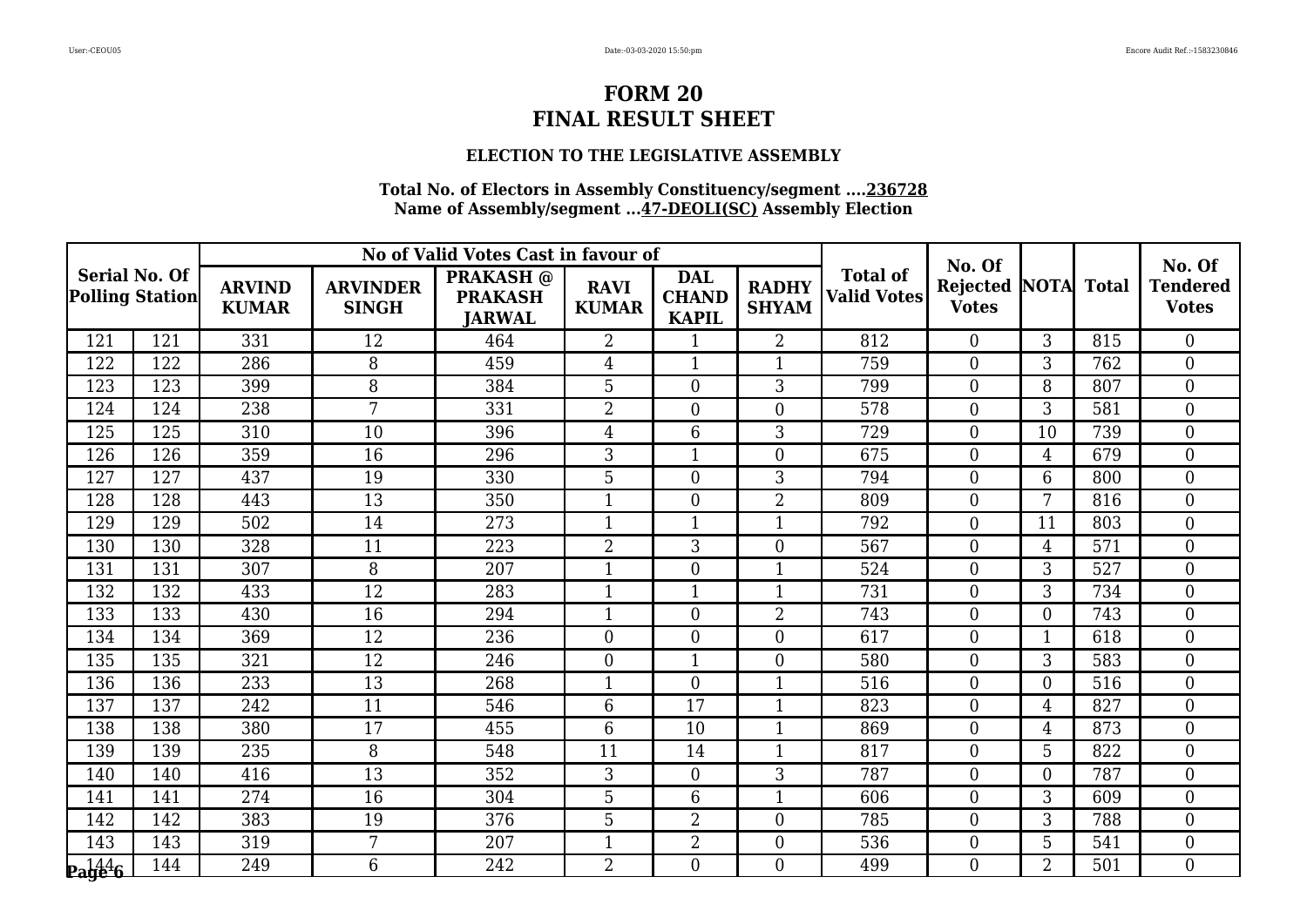### **ELECTION TO THE LEGISLATIVE ASSEMBLY**

|                                                |     |                               |                                 | No of Valid Votes Cast in favour of                 |                             |                                            |                              |                                       | No. Of                   |                |              | No. Of                          |
|------------------------------------------------|-----|-------------------------------|---------------------------------|-----------------------------------------------------|-----------------------------|--------------------------------------------|------------------------------|---------------------------------------|--------------------------|----------------|--------------|---------------------------------|
| <b>Serial No. Of</b><br><b>Polling Station</b> |     | <b>ARVIND</b><br><b>KUMAR</b> | <b>ARVINDER</b><br><b>SINGH</b> | <b>PRAKASH</b> @<br><b>PRAKASH</b><br><b>JARWAL</b> | <b>RAVI</b><br><b>KUMAR</b> | <b>DAL</b><br><b>CHAND</b><br><b>KAPIL</b> | <b>RADHY</b><br><b>SHYAM</b> | <b>Total of</b><br><b>Valid Votes</b> | Rejected<br><b>Votes</b> | <b>NOTA</b>    | <b>Total</b> | <b>Tendered</b><br><b>Votes</b> |
| 145                                            | 145 | 320                           | 24                              | 238                                                 | $\overline{2}$              | $\overline{0}$                             | $\mathbf{1}$                 | 585                                   | $\theta$                 | 6              | 591          | $\theta$                        |
| 146                                            | 146 | 294                           | 13                              | 532                                                 | 18                          | $\overline{2}$                             | $\mathbf{1}$                 | 860                                   | $\overline{0}$           | 8              | 868          | $\overline{0}$                  |
| 147                                            | 147 | 289                           | 13                              | 424                                                 | 17                          | 3                                          | $\overline{2}$               | 748                                   | $\boldsymbol{0}$         | 3              | 751          | $\overline{0}$                  |
| 148                                            | 148 | 351                           | 16                              | 452                                                 | 15                          | $\overline{0}$                             | 6                            | 840                                   | $\overline{0}$           | 4              | 844          | $\boldsymbol{0}$                |
| 149                                            | 149 | 343                           | 17                              | 428                                                 | 11                          | $\overline{2}$                             | 10                           | 811                                   | $\overline{0}$           | 7              | 818          | $\overline{0}$                  |
| 150                                            | 150 | 317                           | 16                              | 389                                                 | 10                          | 3                                          | $\overline{2}$               | 737                                   | $\mathbf{0}$             | 6              | 743          | $\overline{0}$                  |
| 151                                            | 151 | 357                           | 11                              | 376                                                 | 19                          | $\overline{4}$                             | $\theta$                     | 767                                   | $\theta$                 | $\mathbf{1}$   | 768          | $\overline{0}$                  |
| 152                                            | 152 | 242                           | $\overline{2}$                  | 243                                                 | 9                           | $\overline{2}$                             | $\overline{2}$               | 500                                   | $\boldsymbol{0}$         | 2              | 502          | $\overline{0}$                  |
| 153                                            | 153 | 214                           | 5                               | 213                                                 | 6                           | $\overline{4}$                             | $\mathbf{1}$                 | 443                                   | $\mathbf{0}$             | 3              | 446          | $\boldsymbol{0}$                |
| 154                                            | 154 | 244                           | $\overline{17}$                 | 486                                                 | 5                           | $\overline{0}$                             | 5                            | 757                                   | $\theta$                 | 3              | 760          | $\overline{0}$                  |
| 155                                            | 155 | 180                           | 9                               | 361                                                 | $\overline{2}$              |                                            | $\overline{2}$               | 555                                   | $\overline{0}$           | $\overline{0}$ | 555          | $\overline{0}$                  |
| 156                                            | 156 | 218                           | 10                              | 680                                                 | $\overline{2}$              | $\boldsymbol{0}$                           | $\boldsymbol{0}$             | 910                                   | $\mathbf{0}$             | $\overline{2}$ | 912          | $\boldsymbol{0}$                |
| 157                                            | 157 | 156                           | 9                               | 423                                                 | $\overline{2}$              | $\overline{0}$                             | $\overline{0}$               | 590                                   | $\overline{0}$           | $\mathbf{1}$   | 591          | $\overline{0}$                  |
| 158                                            | 158 | 92                            | 7                               | 401                                                 | $\overline{2}$              | $\mathbf{1}$                               | $\mathbf{1}$                 | 504                                   | $\overline{0}$           | $\mathbf{1}$   | 505          | $\overline{0}$                  |
| 159                                            | 159 | 254                           | 12                              | 369                                                 | 11                          |                                            | $\mathbf{1}$                 | 648                                   | $\overline{0}$           | $\overline{2}$ | 650          | $\overline{0}$                  |
| 160                                            | 160 | 329                           | 10                              | 418                                                 | 5                           | 8                                          | $\overline{0}$               | 770                                   | $\overline{0}$           | 4              | 774          | $\overline{0}$                  |
| 161                                            | 161 | 327                           | 8                               | 467                                                 | 8                           | 6                                          | 5                            | 821                                   | $\overline{0}$           | 4              | 825          | $\boldsymbol{0}$                |
| 162                                            | 162 | 280                           | 13                              | 439                                                 | 14                          | $\overline{0}$                             | $\overline{0}$               | 746                                   | $\overline{0}$           | $\mathbf{1}$   | 747          | $\overline{0}$                  |
| 163                                            | 163 | 254                           | 10                              | 364                                                 | 10                          | $\overline{4}$                             | $\overline{0}$               | 642                                   | $\overline{0}$           | 6              | 648          | $\overline{0}$                  |
| 164                                            | 164 | 317                           | 11                              | 498                                                 | 18                          | 3                                          | 4                            | 851                                   | $\overline{0}$           | 2              | 853          | $\boldsymbol{0}$                |
| 165                                            | 165 | 326                           | 12                              | 535                                                 | 14                          | 5                                          | 5                            | 897                                   | $\overline{0}$           | 6              | 903          | $\overline{0}$                  |
| 166                                            | 166 | 303                           | 13                              | 454                                                 | 9                           | 10                                         | $\overline{2}$               | 791                                   | $\overline{0}$           | 3              | 794          | $\boldsymbol{0}$                |
| 167                                            | 167 | 304                           | 11                              | 465                                                 | $6\phantom{1}6$             | 7                                          | $\overline{4}$               | 797                                   | $\boldsymbol{0}$         | 6              | 803          | $\overline{0}$                  |
| $_{\rm{Page-7}}$                               | 168 | 256                           | 7                               | 477                                                 | 7                           | $\mathbf{1}$                               | $\mathbf{1}$                 | 749                                   | $\Omega$                 | 5              | 754          | $\overline{0}$                  |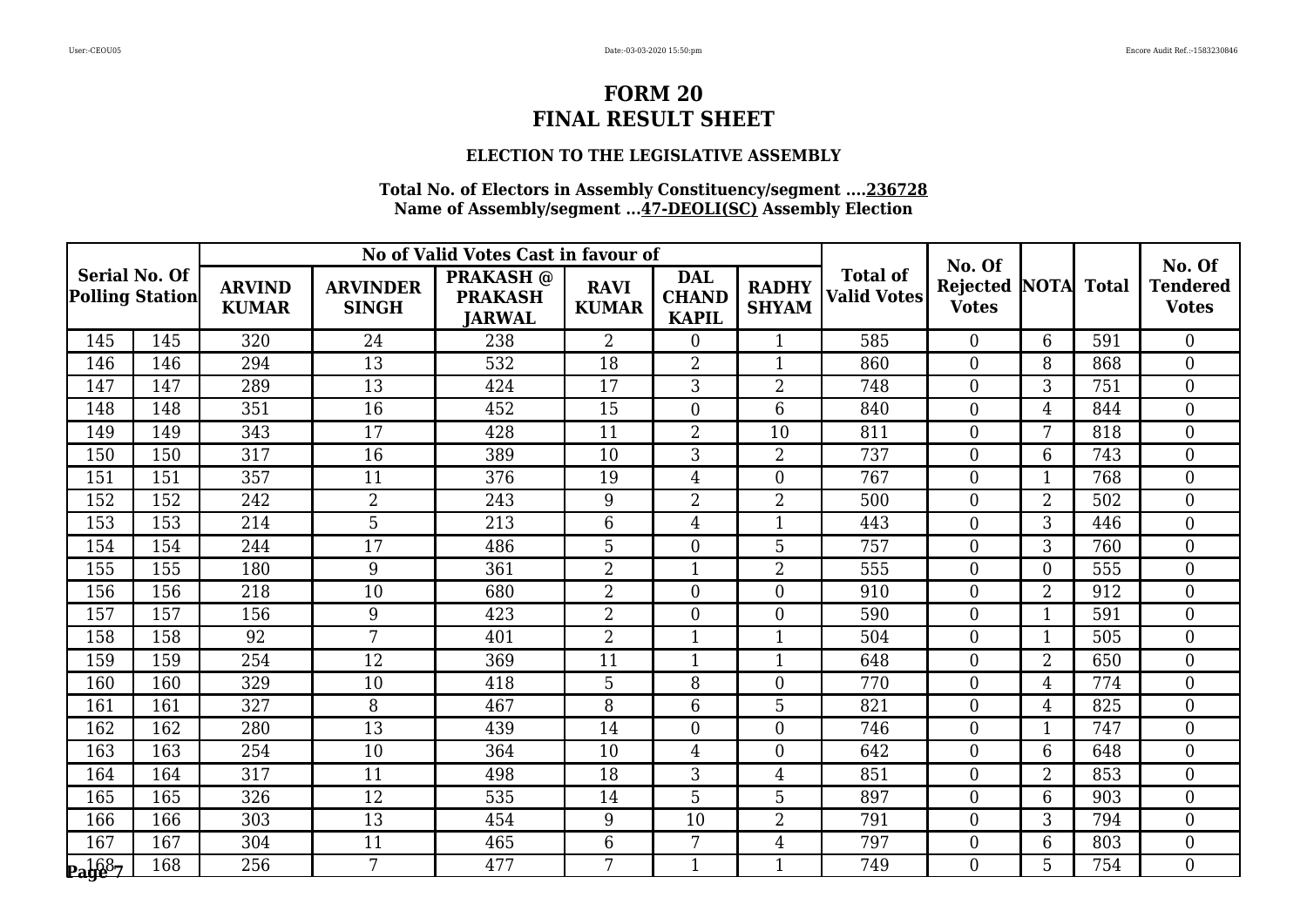### **ELECTION TO THE LEGISLATIVE ASSEMBLY**

|                                                |     |                               |                                 | No of Valid Votes Cast in favour of                 |                             |                                            |                              |                                       | No. Of                          |                  |              | No. Of                          |
|------------------------------------------------|-----|-------------------------------|---------------------------------|-----------------------------------------------------|-----------------------------|--------------------------------------------|------------------------------|---------------------------------------|---------------------------------|------------------|--------------|---------------------------------|
| <b>Serial No. Of</b><br><b>Polling Station</b> |     | <b>ARVIND</b><br><b>KUMAR</b> | <b>ARVINDER</b><br><b>SINGH</b> | <b>PRAKASH</b> @<br><b>PRAKASH</b><br><b>JARWAL</b> | <b>RAVI</b><br><b>KUMAR</b> | <b>DAL</b><br><b>CHAND</b><br><b>KAPIL</b> | <b>RADHY</b><br><b>SHYAM</b> | <b>Total of</b><br><b>Valid Votes</b> | <b>Rejected</b><br><b>Votes</b> | NOTA             | <b>Total</b> | <b>Tendered</b><br><b>Votes</b> |
| 169                                            | 169 | 313                           | 9                               | 531                                                 | 15                          | 5                                          | 1                            | 874                                   | $\Omega$                        | 3                | 877          | $\theta$                        |
| 170                                            | 170 | 192                           | 9                               | 402                                                 | 10                          | $\overline{0}$                             | 1                            | 614                                   | $\overline{0}$                  | 5                | 619          | $\boldsymbol{0}$                |
| 171                                            | 171 | 291                           | 10                              | 494                                                 | 15                          | $\overline{0}$                             | $\overline{2}$               | 812                                   | $\boldsymbol{0}$                | 6                | 818          | $\boldsymbol{0}$                |
| 172                                            | 172 | 211                           | 8                               | 434                                                 | 10                          | 3                                          | $\overline{0}$               | 666                                   | $\theta$                        | 6                | 672          | $\boldsymbol{0}$                |
| 173                                            | 173 | 252                           | $\overline{12}$                 | 415                                                 | 8                           | 3                                          | $\overline{0}$               | 690                                   | $\overline{0}$                  | 3                | 693          | $\overline{0}$                  |
| 174                                            | 174 | 257                           | 10                              | 404                                                 | 11                          | $\overline{2}$                             | $\overline{0}$               | 684                                   | $\overline{0}$                  | 1                | 685          | $\boldsymbol{0}$                |
| 175                                            | 175 | 297                           | 11                              | 478                                                 | 21                          | $\mathbf{1}$                               | $\overline{2}$               | 810                                   | $\theta$                        | 7                | 817          | $\boldsymbol{0}$                |
| 176                                            | 176 | 246                           | 12                              | 448                                                 | 25                          | $\overline{4}$                             | $\overline{4}$               | 739                                   | $\overline{0}$                  | 4                | 743          | $\boldsymbol{0}$                |
| 177                                            | 177 | 273                           | 18                              | 395                                                 | 18                          | 5                                          | 4                            | $\overline{713}$                      | $\mathbf{0}$                    | 3                | 716          | $\boldsymbol{0}$                |
| $17\overline{8}$                               | 178 | 217                           | 18                              | 483                                                 | 7                           | $\Omega$                                   | $\overline{2}$               | 727                                   | $\Omega$                        | 1                | 728          | $\overline{0}$                  |
| 179                                            | 179 | 195                           | 20                              | 301                                                 | 6                           | $\overline{2}$                             | $\overline{4}$               | 528                                   | $\theta$                        | 3                | 531          | $\boldsymbol{0}$                |
| 180                                            | 180 | 378                           | 10                              | 422                                                 | 7                           | $\overline{2}$                             | $\mathbf{1}$                 | 820                                   | $\overline{0}$                  | $\overline{4}$   | 824          | $\boldsymbol{0}$                |
| 181                                            | 181 | 387                           | 16                              | 473                                                 | 12                          | $\overline{2}$                             | 3                            | 893                                   | $\overline{0}$                  | 5                | 898          | $\boldsymbol{0}$                |
| 182                                            | 182 | 268                           | 6                               | 334                                                 | 10                          | $\mathbf{1}$                               | 3                            | 622                                   | $\overline{0}$                  | $\overline{4}$   | 626          | $\overline{0}$                  |
| 183                                            | 183 | 326                           | 11                              | 438                                                 | 10                          | $\overline{0}$                             | $\overline{2}$               | 787                                   | $\overline{0}$                  | 4                | 791          | $\overline{0}$                  |
| 184                                            | 184 | 284                           | $\overline{4}$                  | 350                                                 | 9                           | 5                                          | 1                            | 653                                   | $\overline{0}$                  | $\overline{2}$   | 655          | $\mathbf{1}$                    |
| 185                                            | 185 | 387                           | 17                              | 449                                                 | 7                           | $\mathbf{1}$                               | $\overline{2}$               | 863                                   | $\overline{0}$                  | 1                | 864          | $\boldsymbol{0}$                |
| 186                                            | 186 | 279                           | 8                               | 363                                                 | $\overline{4}$              | $\overline{2}$                             | $\overline{0}$               | 656                                   | $\theta$                        | $\overline{4}$   | 660          | $\overline{0}$                  |
| 187                                            | 187 | 316                           | 9                               | 478                                                 | 9                           | $\overline{2}$                             | 1                            | 815                                   | $\theta$                        | $\overline{4}$   | 819          | $\overline{0}$                  |
| 188                                            | 188 | 302                           | 12                              | 334                                                 | 5                           | $\overline{4}$                             | $\overline{2}$               | 659                                   | $\overline{0}$                  | 1                | 660          | $\boldsymbol{0}$                |
| 189                                            | 189 | 347                           | 5                               | 417                                                 | $\overline{2}$              | 1                                          | $\overline{2}$               | 774                                   | $\theta$                        | $\mathbf{1}$     | 775          | $\overline{0}$                  |
| 190                                            | 190 | 262                           | $\mathbf 1$                     | 269                                                 | 11                          | 1                                          | 3                            | 547                                   | $\overline{0}$                  | 5                | 552          | $\boldsymbol{0}$                |
| 191                                            | 191 | 203                           | $\mathbf{1}$                    | 292                                                 | $\mathbf{1}$                | $\overline{2}$                             | $\boldsymbol{0}$             | 499                                   | $\boldsymbol{0}$                | $\boldsymbol{0}$ | 499          | $\boldsymbol{0}$                |
| $\mathbf{p}_\mathbf{a}$ ge 8                   | 192 | 318                           | 9                               | 400                                                 | 8                           | $\mathbf{1}$                               | $\Omega$                     | 736                                   | $\Omega$                        | 5                | 741          | $\overline{0}$                  |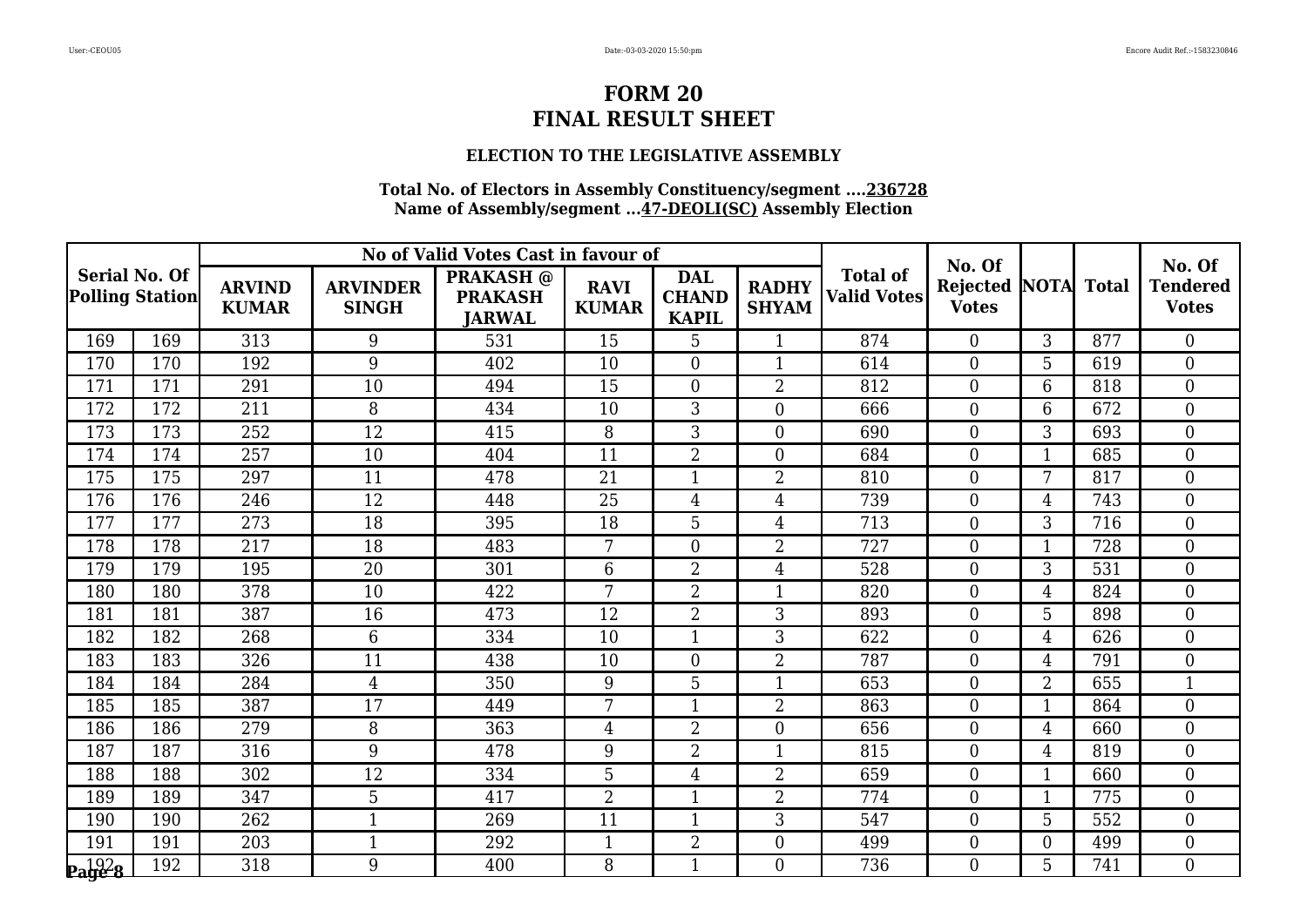### **ELECTION TO THE LEGISLATIVE ASSEMBLY**

|        |                                                |                               |                                 | No of Valid Votes Cast in favour of                 |                             |                                            |                              |                                       | No. Of                          |                |              | No. Of                          |
|--------|------------------------------------------------|-------------------------------|---------------------------------|-----------------------------------------------------|-----------------------------|--------------------------------------------|------------------------------|---------------------------------------|---------------------------------|----------------|--------------|---------------------------------|
|        | <b>Serial No. Of</b><br><b>Polling Station</b> | <b>ARVIND</b><br><b>KUMAR</b> | <b>ARVINDER</b><br><b>SINGH</b> | <b>PRAKASH</b> @<br><b>PRAKASH</b><br><b>JARWAL</b> | <b>RAVI</b><br><b>KUMAR</b> | <b>DAL</b><br><b>CHAND</b><br><b>KAPIL</b> | <b>RADHY</b><br><b>SHYAM</b> | <b>Total of</b><br><b>Valid Votes</b> | <b>Rejected</b><br><b>Votes</b> | NOTA           | <b>Total</b> | <b>Tendered</b><br><b>Votes</b> |
| 193    | 193                                            | 191                           | 5                               | 307                                                 | 10                          | 3                                          | 3                            | 519                                   | $\theta$                        | 5              | 524          | $\overline{0}$                  |
| 194    | 194                                            | 309                           | 14                              | 432                                                 | 10                          | $\overline{2}$                             | $\overline{0}$               | 767                                   | $\overline{0}$                  | 3              | 770          | $\overline{0}$                  |
| 195    | 195                                            | 311                           | $\overline{8}$                  | 458                                                 | $6\phantom{1}$              |                                            | $\overline{0}$               | 784                                   | $\overline{0}$                  | $\overline{2}$ | 786          | $\mathbf{0}$                    |
| 196    | 196                                            | 369                           | $\overline{12}$                 | 479                                                 | 6                           | $\overline{2}$                             | $\mathbf{1}$                 | 869                                   | $\theta$                        | 8              | 877          | $\overline{0}$                  |
| 197    | 197                                            | 310                           | 15                              | 423                                                 | 5                           |                                            | 3                            | 757                                   | $\overline{0}$                  | $\overline{4}$ | 761          | $\boldsymbol{0}$                |
| 198    | 198                                            | 313                           | 26                              | 496                                                 | 7                           | 1                                          | 6                            | 849                                   | $\boldsymbol{0}$                | 7              | 856          | $\boldsymbol{0}$                |
| 199    | 199                                            | 404                           | 16                              | 419                                                 | 5                           | $\mathbf{1}$                               | $\mathbf{1}$                 | 846                                   | $\overline{0}$                  | 3              | 849          | $\boldsymbol{0}$                |
| 200    | 200                                            | 316                           | 10                              | 503                                                 | 6                           | $\theta$                                   | 9                            | 844                                   | $\overline{0}$                  | 6              | 850          | $\boldsymbol{0}$                |
| 201    | 201                                            | 299                           | 14                              | 531                                                 | 11                          | 6                                          | 4                            | 865                                   | $\boldsymbol{0}$                | 8              | 873          | $\mathbf{0}$                    |
| 202    | 202                                            | 412                           | 5                               | 339                                                 | $\overline{2}$              | $\overline{0}$                             | $\overline{2}$               | 760                                   | $\overline{0}$                  | 3              | 763          | $\mathbf{1}$                    |
| 203    | 203                                            | 348                           | 13                              | 398                                                 | $\overline{4}$              | $\Omega$                                   | $\overline{0}$               | 763                                   | $\overline{0}$                  | $\overline{2}$ | 765          | $\boldsymbol{0}$                |
| 204    | 204                                            | 233                           | 11                              | 258                                                 | $\overline{4}$              | $\overline{0}$                             | $\overline{3}$               | 509                                   | $\theta$                        | 1              | 510          | $\overline{0}$                  |
| 205    | 205                                            | 222                           | 12                              | 267                                                 | 5                           | 3                                          | 4                            | 513                                   | $\overline{0}$                  | 3              | 516          | $\boldsymbol{0}$                |
| 206    | 206                                            | 330                           | 10                              | 666                                                 | 8                           | $\overline{0}$                             | 3                            | 1017                                  | $\boldsymbol{0}$                | 3              | 1020         | $\boldsymbol{0}$                |
| 207    | 207                                            | 353                           | 15                              | 477                                                 | $\overline{4}$              | $\overline{0}$                             | 9                            | 858                                   | $\theta$                        | 5              | 863          | $\overline{0}$                  |
| 208    | 208                                            | 379                           | 16                              | 460                                                 | 9                           | $\overline{2}$                             | $\overline{2}$               | 868                                   | $\overline{0}$                  | 3              | 871          | $\overline{0}$                  |
| 209    | 209                                            | 263                           | $\overline{5}$                  | 318                                                 | $\overline{3}$              | 3                                          | $\mathbf{1}$                 | 593                                   | $\mathbf{0}$                    | $\overline{4}$ | 597          | $\mathbf{0}$                    |
| 210    | 210                                            | 301                           | 14                              | 432                                                 | 5                           | $\mathbf{1}$                               | $\overline{2}$               | 755                                   | $\Omega$                        | $\overline{4}$ | 759          | $\theta$                        |
|        | <b>Total EVM</b><br><b>Votes</b>               | 52299                         | 2700                            | 92458                                               | 1029                        | 474                                        | 418                          | 149378                                | $\bf{0}$                        | 702            | 150080       | $\overline{2}$                  |
|        | <b>Total Postal</b><br><b>Ballot Votes</b>     | 103                           | 11                              | 117                                                 | 3                           | $\overline{0}$                             | $\mathbf{1}$                 | 235                                   | 72                              | 1              | 308          | $\boldsymbol{0}$                |
| Page 9 | <b>Total Votes</b><br><b>Polled</b>            | 52402                         | 2711                            | 92575                                               | 1032                        | 474                                        | 419                          | 149613                                | 72                              | 703            | 150388       | $\overline{\mathbf{2}}$         |